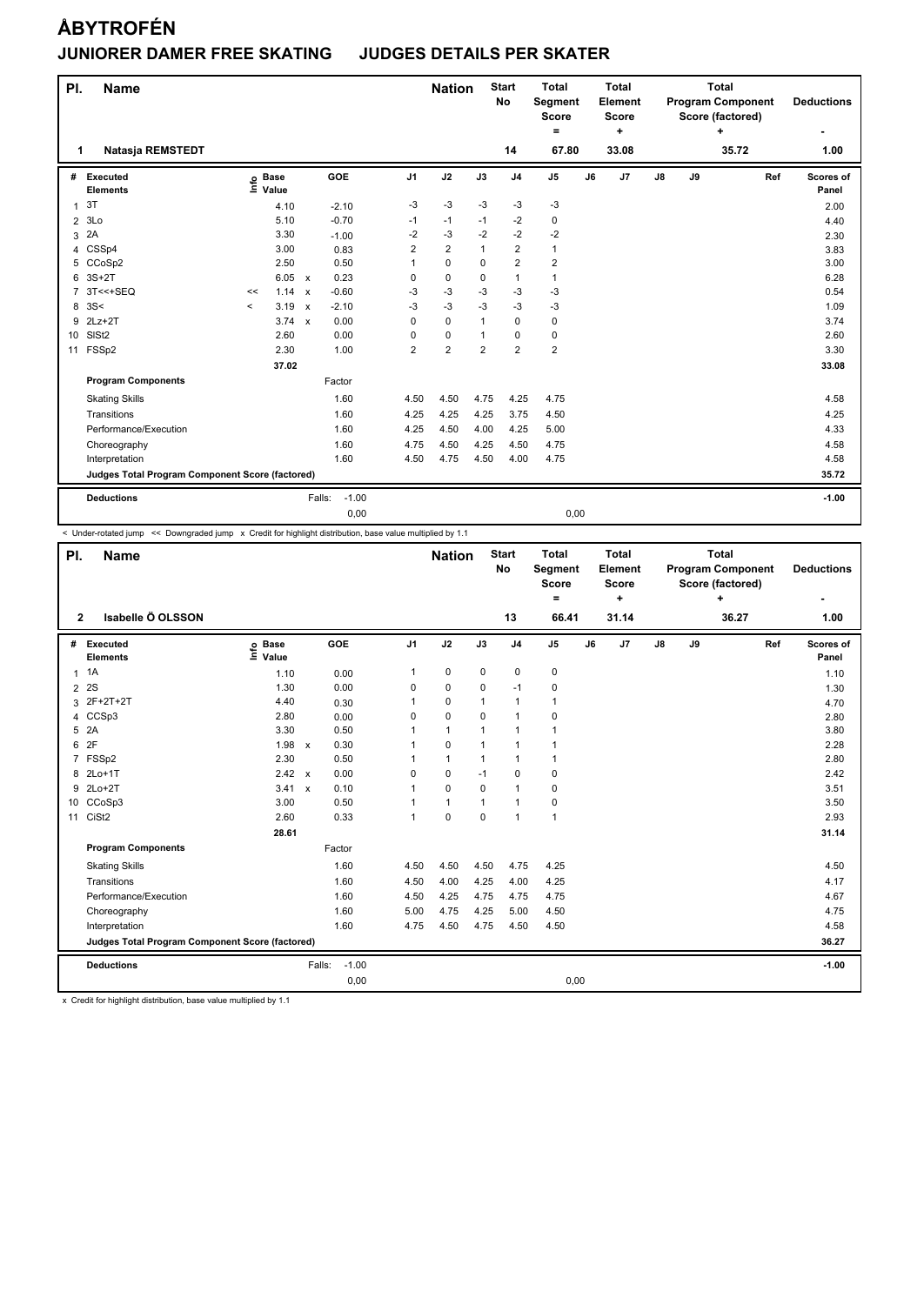| PI.            | <b>Name</b>                                     |                              |              |         |                | <b>Nation</b>  |                | <b>Start</b><br><b>No</b> | <b>Total</b><br>Segment<br><b>Score</b><br>۰ |    | <b>Total</b><br>Element<br><b>Score</b><br>٠ |               |    | <b>Total</b><br><b>Program Component</b><br>Score (factored)<br>÷ |     | <b>Deductions</b>  |
|----------------|-------------------------------------------------|------------------------------|--------------|---------|----------------|----------------|----------------|---------------------------|----------------------------------------------|----|----------------------------------------------|---------------|----|-------------------------------------------------------------------|-----|--------------------|
| 3              | <b>Felicia BRUCE</b>                            |                              |              |         |                |                |                | 11                        | 61.61                                        |    | 26.01                                        |               |    | 35.60                                                             |     | 0.00               |
| #              | Executed<br><b>Elements</b>                     | <b>Base</b><br>١nf٥<br>Value |              | GOE     | J <sub>1</sub> | J2             | J3             | J <sub>4</sub>            | $\mathsf{J}5$                                | J6 | J <sub>7</sub>                               | $\mathsf{J}8$ | J9 |                                                                   | Ref | Scores of<br>Panel |
| 1              | $2Lo+2Lo$                                       | 3.60                         |              | 0.00    | $\mathbf{1}$   | $-1$           | $\mathbf 0$    | $\pmb{0}$                 | 0                                            |    |                                              |               |    |                                                                   |     | 3.60               |
| $\overline{2}$ | 2A                                              | 3.30                         |              | 0.00    | 0              | $-1$           | 0              | 0                         | 0                                            |    |                                              |               |    |                                                                   |     | 3.30               |
| 3              | $2F+2T$                                         | 3.10                         |              | $-0.20$ | $-1$           | $-1$           | 0              | $-1$                      | 0                                            |    |                                              |               |    |                                                                   |     | 2.90               |
| 4              | FSSp1                                           | 2.00                         |              | 0.00    | 1              | $\mathbf 0$    | 0              | $\mathbf 0$               | 0                                            |    |                                              |               |    |                                                                   |     | 2.00               |
| 5              | 1A                                              | 1.10                         |              | 0.07    | $\mathbf{1}$   | $\pmb{0}$      | 1              | $\pmb{0}$                 | 0                                            |    |                                              |               |    |                                                                   |     | 1.17               |
| 6              | $2S+1L0$                                        | 1.98                         | $\mathsf{x}$ | $-0.27$ | $-1$           | $-2$           | $-2$           | $-1$                      | $-1$                                         |    |                                              |               |    |                                                                   |     | 1.71               |
| $\overline{7}$ | LSp4                                            | 2.70                         |              | 1.17    | 3              | $\overline{2}$ | $\overline{2}$ | $\overline{2}$            | 3                                            |    |                                              |               |    |                                                                   |     | 3.87               |
| 8              | 1S                                              | 0.44                         | $\mathbf{x}$ | 0.00    | 0              | $\pmb{0}$      | $-1$           | $\pmb{0}$                 | 0                                            |    |                                              |               |    |                                                                   |     | 0.44               |
| 9              | SISt1                                           | 1.80                         |              | 0.67    |                | $\overline{2}$ | $\overline{2}$ | $\mathbf{1}$              | 1                                            |    |                                              |               |    |                                                                   |     | 2.47               |
| 10             | 1F                                              | 0.55                         | $\mathsf{x}$ | 0.00    | 0              | $\mathbf 0$    | 0              | $\mathbf 0$               | 0                                            |    |                                              |               |    |                                                                   |     | 0.55               |
| 11             | CCoSp3                                          | 3.00                         |              | 1.00    | $\overline{2}$ | $\overline{2}$ | $\overline{2}$ | $\overline{2}$            | $\overline{2}$                               |    |                                              |               |    |                                                                   |     | 4.00               |
|                |                                                 | 23.57                        |              |         |                |                |                |                           |                                              |    |                                              |               |    |                                                                   |     | 26.01              |
|                | <b>Program Components</b>                       |                              |              | Factor  |                |                |                |                           |                                              |    |                                              |               |    |                                                                   |     |                    |
|                | <b>Skating Skills</b>                           |                              |              | 1.60    | 4.50           | 4.50           | 5.00           | 4.50                      | 4.25                                         |    |                                              |               |    |                                                                   |     | 4.50               |
|                | Transitions                                     |                              |              | 1.60    | 4.25           | 4.25           | 4.50           | 3.50                      | 4.50                                         |    |                                              |               |    |                                                                   |     | 4.33               |
|                | Performance/Execution                           |                              |              | 1.60    | 4.50           | 4.50           | 4.25           | 4.00                      | 4.75                                         |    |                                              |               |    |                                                                   |     | 4.42               |
|                | Choreography                                    |                              |              | 1.60    | 4.75           | 4.50           | 4.50           | 4.25                      | 4.50                                         |    |                                              |               |    |                                                                   |     | 4.50               |
|                | Interpretation                                  |                              |              | 1.60    | 4.75           | 4.00           | 4.75           | 3.50                      | 4.75                                         |    |                                              |               |    |                                                                   |     | 4.50               |
|                | Judges Total Program Component Score (factored) |                              |              |         |                |                |                |                           |                                              |    |                                              |               |    |                                                                   |     | 35.60              |
|                | <b>Deductions</b>                               |                              |              |         |                |                |                |                           |                                              |    |                                              |               |    |                                                                   |     | 0.00               |
|                |                                                 |                              |              | 0.00    |                |                |                |                           | 0,00                                         |    |                                              |               |    |                                                                   |     |                    |

x Credit for highlight distribution, base value multiplied by 1.1

| PI.          | <b>Name</b>                                     |          |                      |         |                | <b>Nation</b> |              | <b>Start</b><br>No | <b>Total</b><br>Segment<br><b>Score</b><br>$=$ |    | <b>Total</b><br>Element<br><b>Score</b><br>÷ |               |    | <b>Total</b><br><b>Program Component</b><br>Score (factored)<br>4 |     | <b>Deductions</b>  |
|--------------|-------------------------------------------------|----------|----------------------|---------|----------------|---------------|--------------|--------------------|------------------------------------------------|----|----------------------------------------------|---------------|----|-------------------------------------------------------------------|-----|--------------------|
| 4            | <b>Jennifer KVIST</b>                           |          |                      |         |                |               |              | 12                 | 58.29                                          |    | 25.22                                        |               |    | 33.07                                                             |     | 0.00               |
|              | # Executed<br><b>Elements</b>                   | ۴ê       | <b>Base</b><br>Value | GOE     | J <sub>1</sub> | J2            | J3           | J <sub>4</sub>     | J <sub>5</sub>                                 | J6 | J7                                           | $\mathsf{J}8$ | J9 |                                                                   | Ref | Scores of<br>Panel |
| $\mathbf{1}$ | 3S<                                             | $\,<\,$  | 2.90                 | $-0.93$ | $-2$           | $-1$          | $-1$         | $-2$               | $-1$                                           |    |                                              |               |    |                                                                   |     | 1.97               |
|              | 2 2A+2T                                         |          | 4.60                 | 0.17    | 0              | 0             | 0            | 1                  | 1                                              |    |                                              |               |    |                                                                   |     | 4.77               |
| 3            | 2A<                                             | $\hat{}$ | 2.30                 | $-0.83$ | $-2$           | $-2$          | $-1$         | $-2$               | $-1$                                           |    |                                              |               |    |                                                                   |     | 1.47               |
|              | 4 CCoSp4                                        |          | 3.50                 | 0.50    |                | $\mathbf{1}$  | 1            | $\overline{2}$     | $\mathbf{1}$                                   |    |                                              |               |    |                                                                   |     | 4.00               |
|              | 5 2Lz+1T+1T                                     | e        | $3.19 \times$        | $-0.80$ | $-1$           | $-3$          | $-3$         | $-2$               | $-3$                                           |    |                                              |               |    |                                                                   |     | 2.39               |
| 6            | SISt1                                           |          | 1.80                 | 0.00    | 1              | $\mathbf 0$   | $\Omega$     | 0                  | 0                                              |    |                                              |               |    |                                                                   |     | 1.80               |
|              | $7$ 1 Lz                                        | e        | 0.66 x               | $-0.13$ | $-1$           | $-2$          | $-1$         | $-1$               | $-2$                                           |    |                                              |               |    |                                                                   |     | 0.53               |
|              | 8 2Lo+2T                                        |          | 3.41 x               | 0.00    | $\Omega$       | $\Omega$      | 1            | $\Omega$           | 0                                              |    |                                              |               |    |                                                                   |     | 3.41               |
| 9            | FSSp1                                           |          | 2.00                 | $-0.30$ | $-1$           | $-1$          | $-1$         | $\mathbf 0$        | $-1$                                           |    |                                              |               |    |                                                                   |     | 1.70               |
| 10 2F        |                                                 |          | 1.98 x               | 0.10    | 1              | $\mathbf 0$   | $\mathbf{1}$ | $\Omega$           | 0                                              |    |                                              |               |    |                                                                   |     | 2.08               |
|              | 11 LSp1                                         |          | 1.50                 | $-0.40$ | $-1$           | $-1$          | $-2$         | $-1$               | $-2$                                           |    |                                              |               |    |                                                                   |     | 1.10               |
|              |                                                 |          | 27.84                |         |                |               |              |                    |                                                |    |                                              |               |    |                                                                   |     | 25.22              |
|              | <b>Program Components</b>                       |          |                      | Factor  |                |               |              |                    |                                                |    |                                              |               |    |                                                                   |     |                    |
|              | <b>Skating Skills</b>                           |          |                      | 1.60    | 4.25           | 4.25          | 4.50         | 4.75               | 4.50                                           |    |                                              |               |    |                                                                   |     | 4.42               |
|              | Transitions                                     |          |                      | 1.60    | 4.00           | 3.75          | 3.50         | 4.25               | 4.00                                           |    |                                              |               |    |                                                                   |     | 3.92               |
|              | Performance/Execution                           |          |                      | 1.60    | 4.00           | 4.00          | 3.75         | 4.50               | 4.25                                           |    |                                              |               |    |                                                                   |     | 4.08               |
|              | Choreography                                    |          |                      | 1.60    | 4.25           | 4.25          | 3.25         | 4.75               | 4.00                                           |    |                                              |               |    |                                                                   |     | 4.17               |
|              | Interpretation                                  |          |                      | 1.60    | 4.50           | 4.00          | 3.75         | 4.25               | 4.00                                           |    |                                              |               |    |                                                                   |     | 4.08               |
|              | Judges Total Program Component Score (factored) |          |                      |         |                |               |              |                    |                                                |    |                                              |               |    |                                                                   |     | 33.07              |
|              | <b>Deductions</b>                               |          |                      |         |                |               |              |                    |                                                |    |                                              |               |    |                                                                   |     | 0.00               |
|              |                                                 |          |                      | 0,00    |                |               |              |                    | 0,00                                           |    |                                              |               |    |                                                                   |     |                    |

< Under-rotated jump x Credit for highlight distribution, base value multiplied by 1.1 e Jump take off with wrong edge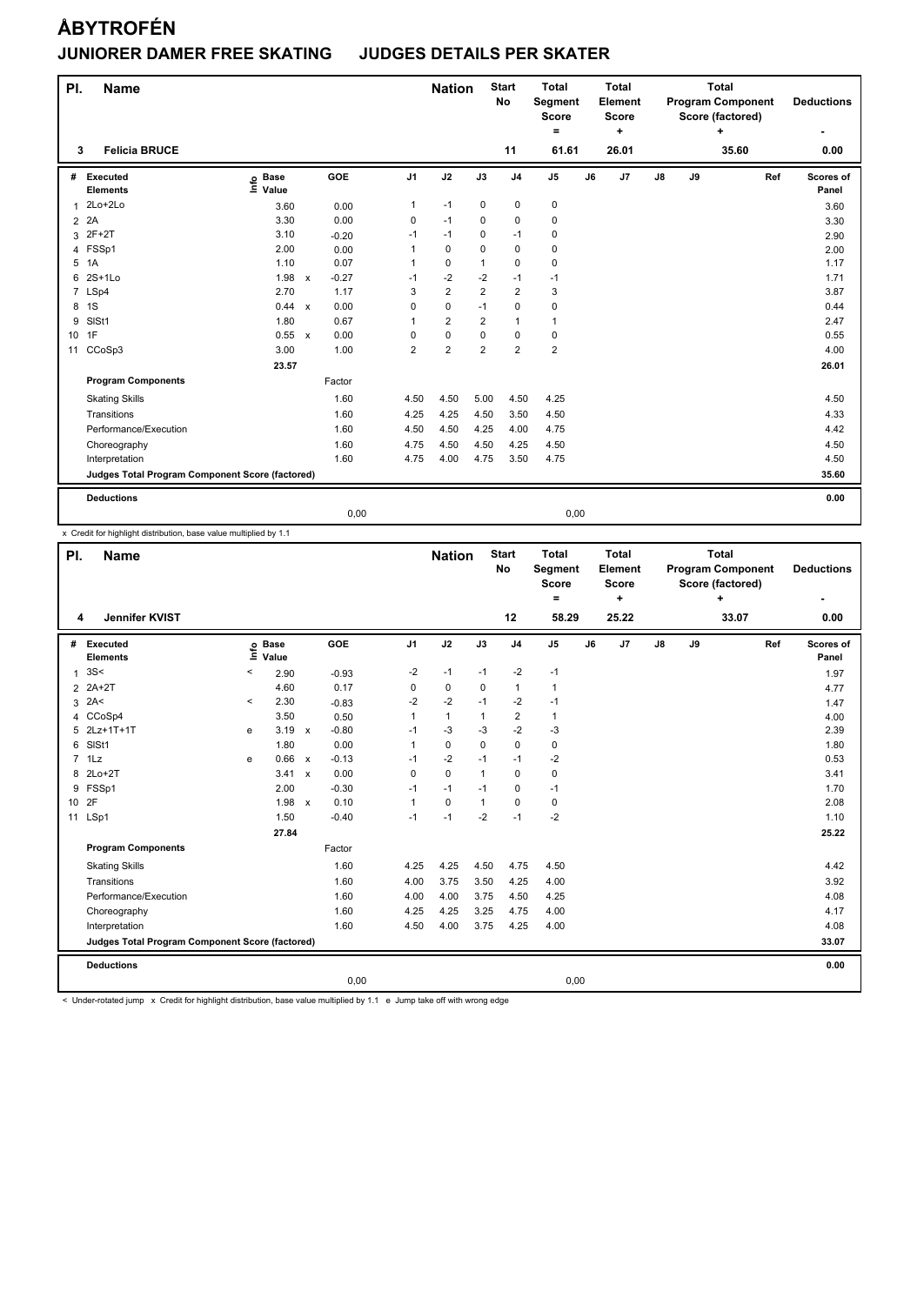| PI.             | <b>Name</b>                                     |                              |               |                   |                         | <b>Nation</b> |              | <b>Start</b><br><b>No</b> | <b>Total</b><br>Segment<br><b>Score</b><br>Ξ. |    | <b>Total</b><br>Element<br><b>Score</b><br>٠ |               |    | <b>Total</b><br><b>Program Component</b><br>Score (factored)<br>÷ |     | <b>Deductions</b>  |
|-----------------|-------------------------------------------------|------------------------------|---------------|-------------------|-------------------------|---------------|--------------|---------------------------|-----------------------------------------------|----|----------------------------------------------|---------------|----|-------------------------------------------------------------------|-----|--------------------|
| 5               | <b>Natalie BLOM</b>                             |                              |               |                   |                         |               |              | 10                        | 58.10                                         |    | 26.16                                        |               |    | 32.94                                                             |     | 1.00               |
| #               | Executed<br><b>Elements</b>                     | <b>Base</b><br>Life<br>Value |               | GOE               | J <sub>1</sub>          | J2            | J3           | J <sub>4</sub>            | J <sub>5</sub>                                | J6 | J7                                           | $\mathsf{J}8$ | J9 |                                                                   | Ref | Scores of<br>Panel |
| $\mathbf 1$     | 3S<<                                            | 1.30<br><<                   |               | $-0.60$           | -3                      | $-3$          | $-3$         | $-3$                      | $-3$                                          |    |                                              |               |    |                                                                   |     | 0.70               |
| $\overline{2}$  | 2A<                                             | 2.30<br>$\prec$              |               | $-1.50$           | $-3$                    | $-3$          | $-3$         | $-3$                      | $-3$                                          |    |                                              |               |    |                                                                   |     | 0.80               |
| 3               | FSSp3                                           | 2.60                         |               | 0.17              | $\Omega$                | $\mathbf 0$   | $\Omega$     | $\mathbf{1}$              | 1                                             |    |                                              |               |    |                                                                   |     | 2.77               |
| 4               | 2Lz                                             | 2.10                         |               | 0.00              | $\Omega$                | $\mathbf 0$   | $\Omega$     | $\mathbf{1}$              | 0                                             |    |                                              |               |    |                                                                   |     | 2.10               |
| 5               | 2F                                              | 1.80                         |               | $-0.30$           | $-1$                    | $-1$          | $-1$         | $-1$                      | $-1$                                          |    |                                              |               |    |                                                                   |     | 1.50               |
| 6               | CCoSp4                                          | 3.50                         |               | 0.33              | 0                       | $\mathbf{1}$  | $\mathbf{1}$ | $\mathbf{1}$              | $\mathbf 0$                                   |    |                                              |               |    |                                                                   |     | 3.83               |
| $\overline{7}$  | 2F                                              | 1.98                         | $\mathsf{x}$  | $-0.20$           | 0                       | $-1$          | -1           | $\mathbf 0$               | $-1$                                          |    |                                              |               |    |                                                                   |     | 1.78               |
| 8               | $2F+2T$                                         | 3.41                         | $\mathsf{x}$  | 0.00              | 0                       | $\mathbf{1}$  | 0            | $\mathbf 0$               | $\mathbf 0$                                   |    |                                              |               |    |                                                                   |     | 3.41               |
| 9               | $2Lz+2T$                                        |                              | $3.74 \times$ | $-0.40$           | $-1$                    | $-1$          | $-2$         | $-2$                      | $-1$                                          |    |                                              |               |    |                                                                   |     | 3.34               |
| 10 <sup>°</sup> | SISt <sub>2</sub>                               | 2.60                         |               | 0.50              | $\overline{\mathbf{c}}$ | $\mathbf{1}$  | 1            | $\mathbf{1}$              | 1                                             |    |                                              |               |    |                                                                   |     | 3.10               |
| 11              | FCCoSp2                                         | 2.50                         |               | 0.33              | $\Omega$                | $\mathbf{1}$  | $-2$         | $\mathbf{1}$              | $\mathbf{1}$                                  |    |                                              |               |    |                                                                   |     | 2.83               |
|                 |                                                 | 27.83                        |               |                   |                         |               |              |                           |                                               |    |                                              |               |    |                                                                   |     | 26.16              |
|                 | <b>Program Components</b>                       |                              |               | Factor            |                         |               |              |                           |                                               |    |                                              |               |    |                                                                   |     |                    |
|                 | <b>Skating Skills</b>                           |                              |               | 1.60              | 4.50                    | 4.00          | 4.00         | 4.50                      | 4.50                                          |    |                                              |               |    |                                                                   |     | 4.33               |
|                 | Transitions                                     |                              |               | 1.60              | 3.75                    | 3.50          | 3.75         | 3.75                      | 4.25                                          |    |                                              |               |    |                                                                   |     | 3.75               |
|                 | Performance/Execution                           |                              |               | 1.60              | 4.00                    | 4.25          | 4.25         | 4.00                      | 4.25                                          |    |                                              |               |    |                                                                   |     | 4.17               |
|                 | Choreography                                    |                              |               | 1.60              | 4.50                    | 4.00          | 3.75         | 4.25                      | 4.25                                          |    |                                              |               |    |                                                                   |     | 4.17               |
|                 | Interpretation                                  |                              |               | 1.60              | 4.25                    | 3.75          | 4.25         | 4.00                      | 4.50                                          |    |                                              |               |    |                                                                   |     | 4.17               |
|                 | Judges Total Program Component Score (factored) |                              |               |                   |                         |               |              |                           |                                               |    |                                              |               |    |                                                                   |     | 32.94              |
|                 | <b>Deductions</b>                               |                              |               | $-1.00$<br>Falls: |                         |               |              |                           |                                               |    |                                              |               |    |                                                                   |     | $-1.00$            |
|                 |                                                 |                              |               | 0,00              |                         |               |              |                           | 0,00                                          |    |                                              |               |    |                                                                   |     |                    |

-<br>< Under-rotated jump << Downgraded jump x Credit for highlight distribution, base value multiplied by 1.1

| PI.             | <b>Name</b>                                     |      |                      |                      |      |                | <b>Nation</b> |              | <b>Start</b><br>No | <b>Total</b><br>Segment<br><b>Score</b><br>= |    | <b>Total</b><br>Element<br><b>Score</b><br>÷ |               |    | <b>Total</b><br><b>Program Component</b><br>Score (factored)<br>÷ |     | <b>Deductions</b>  |
|-----------------|-------------------------------------------------|------|----------------------|----------------------|------|----------------|---------------|--------------|--------------------|----------------------------------------------|----|----------------------------------------------|---------------|----|-------------------------------------------------------------------|-----|--------------------|
| 6               | <b>Esmeralda ANDERSSON</b>                      |      |                      |                      |      |                |               |              | 8                  | 56.73                                        |    | 26.07                                        |               |    | 30.66                                                             |     | 0.00               |
| #               | Executed<br><b>Elements</b>                     | Life | <b>Base</b><br>Value | GOE                  |      | J <sub>1</sub> | J2            | J3           | J <sub>4</sub>     | J <sub>5</sub>                               | J6 | J7                                           | $\mathsf{J}8$ | J9 |                                                                   | Ref | Scores of<br>Panel |
| $\mathbf{1}$    | 2Lz+1Lo+2Lo                                     |      | 4.40                 | 0.00                 |      | 0              | $\pmb{0}$     | $\mathbf 0$  | $\mathbf{1}$       | $\pmb{0}$                                    |    |                                              |               |    |                                                                   |     | 4.40               |
|                 | $2$ 2A<<                                        | <<   | 1.10                 | $-0.60$              |      | -3             | $-3$          | $-3$         | $-3$               | $-3$                                         |    |                                              |               |    |                                                                   |     | 0.50               |
| 3               | 2Lo                                             |      | 1.80                 | 0.10                 |      | 0              | $\mathbf{1}$  | $\mathbf{1}$ | $\mathbf 0$        | 0                                            |    |                                              |               |    |                                                                   |     | 1.90               |
| $\overline{4}$  | FSSp1                                           |      | 2.00                 | $-0.30$              |      | -2             | $-1$          | 0            | 0                  | $-2$                                         |    |                                              |               |    |                                                                   |     | 1.70               |
| 5               | <b>2S</b>                                       |      | 1.30                 | 0.00                 |      | 0              | $\Omega$      | $\Omega$     | 0                  | $\pmb{0}$                                    |    |                                              |               |    |                                                                   |     | 1.30               |
| 6               | $2F+2T$                                         |      | 3.41                 | 0.30<br>$\mathsf{x}$ |      | 1              | $\mathbf{1}$  | 1            | $\mathbf{1}$       | $\mathbf{1}$                                 |    |                                              |               |    |                                                                   |     | 3.71               |
|                 | 7 2F                                            |      | 1.98                 | 0.30<br>$\mathsf{x}$ |      | 0              | $\mathbf{1}$  | 1            | $\mathbf{1}$       | $\mathbf{1}$                                 |    |                                              |               |    |                                                                   |     | 2.28               |
| 8               | LSp3                                            |      | 2.40                 | 0.83                 |      | $\overline{2}$ | $\mathbf{1}$  | $\mathbf{1}$ | $\overline{2}$     | $\overline{\mathbf{c}}$                      |    |                                              |               |    |                                                                   |     | 3.23               |
| 9               | $2Lz+1T$                                        |      | 2.75                 | 0.00<br>$\mathsf{x}$ |      | 0              | $\mathbf 0$   | $\mathbf 0$  | $-1$               | 0                                            |    |                                              |               |    |                                                                   |     | 2.75               |
| 10 <sup>1</sup> | SISt <sub>2</sub>                               |      | 2.60                 | 0.00                 |      | 1              | $\mathbf 0$   | $\Omega$     | $\mathbf 0$        | $\pmb{0}$                                    |    |                                              |               |    |                                                                   |     | 2.60               |
| 11              | CCoSp1                                          |      | 2.00                 | $-0.30$              |      | $-1$           | $-1$          | $-2$         | $-1$               | $-1$                                         |    |                                              |               |    |                                                                   |     | 1.70               |
|                 |                                                 |      | 25.74                |                      |      |                |               |              |                    |                                              |    |                                              |               |    |                                                                   |     | 26.07              |
|                 | <b>Program Components</b>                       |      |                      | Factor               |      |                |               |              |                    |                                              |    |                                              |               |    |                                                                   |     |                    |
|                 | <b>Skating Skills</b>                           |      |                      | 1.60                 |      | 4.00           | 3.75          | 4.00         | 4.25               | 4.00                                         |    |                                              |               |    |                                                                   |     | 4.00               |
|                 | Transitions                                     |      |                      | 1.60                 |      | 3.75           | 3.25          | 3.75         | 3.25               | 3.75                                         |    |                                              |               |    |                                                                   |     | 3.58               |
|                 | Performance/Execution                           |      |                      | 1.60                 |      | 4.00           | 3.50          | 3.75         | 4.00               | 4.25                                         |    |                                              |               |    |                                                                   |     | 3.92               |
|                 | Choreography                                    |      |                      | 1.60                 |      | 3.75           | 3.75          | 3.50         | 4.25               | 4.00                                         |    |                                              |               |    |                                                                   |     | 3.83               |
|                 | Interpretation                                  |      |                      | 1.60                 |      | 4.00           | 3.25          | 4.25         | 3.75               | 3.75                                         |    |                                              |               |    |                                                                   |     | 3.83               |
|                 | Judges Total Program Component Score (factored) |      |                      |                      |      |                |               |              |                    |                                              |    |                                              |               |    |                                                                   |     | 30.66              |
|                 | <b>Deductions</b>                               |      |                      |                      |      |                |               |              |                    |                                              |    |                                              |               |    |                                                                   |     | 0.00               |
|                 |                                                 |      |                      |                      | 0,00 |                |               |              |                    | 0,00                                         |    |                                              |               |    |                                                                   |     |                    |

<< Downgraded jump x Credit for highlight distribution, base value multiplied by 1.1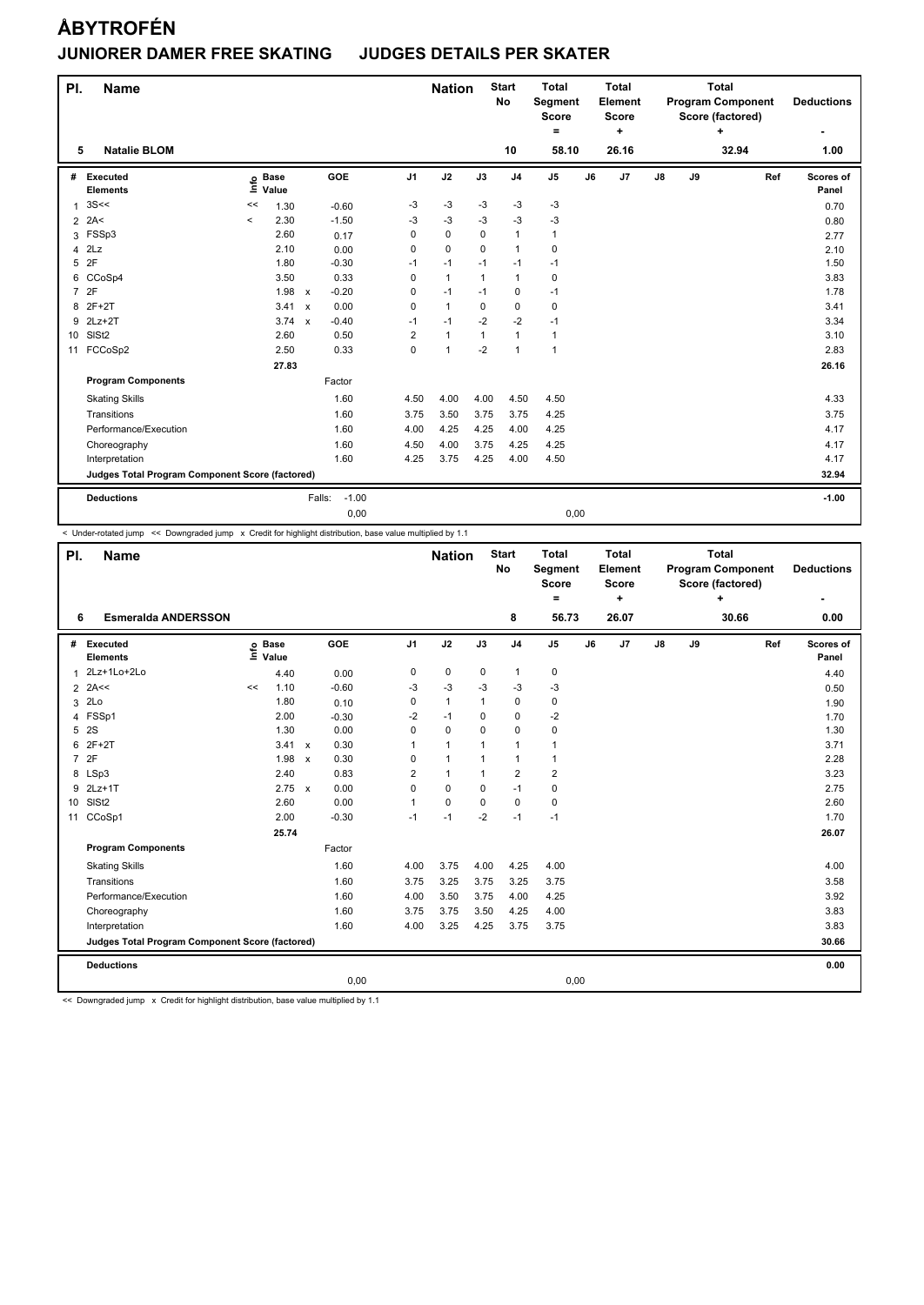| PI. | <b>Name</b>                                     |                              |       |                           |         |                | <b>Nation</b>            |                | <b>Start</b><br>No   | <b>Total</b><br>Segment<br><b>Score</b><br>$\equiv$ |    | <b>Total</b><br>Element<br><b>Score</b><br>÷ |               |    | <b>Total</b><br><b>Program Component</b><br>Score (factored)<br>÷ |     | <b>Deductions</b>  |
|-----|-------------------------------------------------|------------------------------|-------|---------------------------|---------|----------------|--------------------------|----------------|----------------------|-----------------------------------------------------|----|----------------------------------------------|---------------|----|-------------------------------------------------------------------|-----|--------------------|
| 7   | <b>Clara CALLNE</b>                             |                              |       |                           |         |                |                          |                | 9                    | 56.63                                               |    | 25.24                                        |               |    | 32.39                                                             |     | 1.00               |
| #   | Executed<br><b>Elements</b>                     | <b>Base</b><br>١nfo<br>Value |       |                           | GOE     | J <sub>1</sub> | J2                       | J3             | J <sub>4</sub>       | J <sub>5</sub>                                      | J6 | J7                                           | $\mathsf{J}8$ | J9 |                                                                   | Ref | Scores of<br>Panel |
| 1   | FCCoSp3                                         |                              | 3.00  |                           | 0.17    | $\mathbf{1}$   | $\pmb{0}$                | 0              | $\mathbf{1}$         | $\pmb{0}$                                           |    |                                              |               |    |                                                                   |     | 3.17               |
| 2A  |                                                 |                              | 0.00  |                           | 0.00    | ÷              | $\overline{\phantom{a}}$ | $\overline{a}$ | $\ddot{\phantom{1}}$ | $\ddot{\phantom{1}}$                                |    |                                              |               |    |                                                                   |     | 0.00               |
|     | 3 2Lz+2T+2T                                     |                              | 4.70  |                           | 0.00    | $\Omega$       | $\mathbf 0$              | $\Omega$       | $\mathbf 0$          | 0                                                   |    |                                              |               |    |                                                                   |     | 4.70               |
| 4   | 2A                                              |                              | 3.30  |                           | $-1.00$ | $-2$           | $-3$                     | $-2$           | $-2$                 | $-2$                                                |    |                                              |               |    |                                                                   |     | 2.30               |
| 5   | LSp3                                            |                              | 2.40  |                           | 0.50    | 1              | $\mathbf{1}$             | 1              | $\mathbf{1}$         | $\mathbf{1}$                                        |    |                                              |               |    |                                                                   |     | 2.90               |
| 6   | SIS <sub>t2</sub>                               |                              | 2.60  |                           | 0.33    | 1              | $-1$                     | $\mathbf{1}$   | $\mathbf{1}$         | $\pmb{0}$                                           |    |                                              |               |    |                                                                   |     | 2.93               |
| 7   | $2F+2T$                                         |                              | 3.41  | $\mathsf{x}$              | 0.10    | 1              | $\mathbf 0$              | $\Omega$       | $\mathbf{1}$         | $\mathbf 0$                                         |    |                                              |               |    |                                                                   |     | 3.51               |
| 8   | 2Lz                                             |                              | 2.31  | $\boldsymbol{\mathsf{x}}$ | $-0.90$ | $-3$           | $-3$                     | $-3$           | $-3$                 | $-3$                                                |    |                                              |               |    |                                                                   |     | 1.41               |
| 9   | 2Lo                                             |                              | 1.98  | $\mathsf{x}$              | 0.00    | 0              | 0                        | $-1$           | $\mathbf 0$          | 0                                                   |    |                                              |               |    |                                                                   |     | 1.98               |
|     | 10 CCoSp2                                       |                              | 2.50  |                           | $-0.30$ | $-1$           | $-2$                     | $-1$           | 0                    | $-1$                                                |    |                                              |               |    |                                                                   |     | 2.20               |
| 11  | 2S<<                                            | <<                           | 0.44  | $\mathsf{x}$              | $-0.30$ | $-3$           | $-3$                     | $-3$           | $-3$                 | $-3$                                                |    |                                              |               |    |                                                                   |     | 0.14               |
|     |                                                 |                              | 26.64 |                           |         |                |                          |                |                      |                                                     |    |                                              |               |    |                                                                   |     | 25.24              |
|     | <b>Program Components</b>                       |                              |       |                           | Factor  |                |                          |                |                      |                                                     |    |                                              |               |    |                                                                   |     |                    |
|     | <b>Skating Skills</b>                           |                              |       |                           | 1.60    | 4.25           | 3.75                     | 3.75           | 4.25                 | 4.25                                                |    |                                              |               |    |                                                                   |     | 4.08               |
|     | Transitions                                     |                              |       |                           | 1.60    | 3.75           | 3.75                     | 4.00           | 3.50                 | 4.25                                                |    |                                              |               |    |                                                                   |     | 3.83               |
|     | Performance/Execution                           |                              |       |                           | 1.60    | 4.00           | 3.50                     | 4.00           | 4.00                 | 4.25                                                |    |                                              |               |    |                                                                   |     | 4.00               |
|     | Choreography                                    |                              |       |                           | 1.60    | 4.25           | 4.00                     | 4.50           | 4.25                 | 4.50                                                |    |                                              |               |    |                                                                   |     | 4.33               |
|     | Interpretation                                  |                              |       |                           | 1.60    | 4.25           | 3.75                     | 4.00           | 3.75                 | 4.50                                                |    |                                              |               |    |                                                                   |     | 4.00               |
|     | Judges Total Program Component Score (factored) |                              |       |                           |         |                |                          |                |                      |                                                     |    |                                              |               |    |                                                                   |     | 32.39              |
|     | <b>Deductions</b>                               |                              |       | Falls:                    | $-1.00$ |                |                          |                |                      |                                                     |    |                                              |               |    |                                                                   |     | $-1.00$            |
|     |                                                 |                              |       |                           | 0,00    |                |                          |                |                      | 0,00                                                |    |                                              |               |    |                                                                   |     |                    |

<< Downgraded jump x Credit for highlight distribution, base value multiplied by 1.1

| PI.            | <b>Name</b>                                     |    |                      |         |                | <b>Nation</b>  |          | <b>Start</b><br><b>No</b> | <b>Total</b><br>Segment<br><b>Score</b><br>$=$ |    | <b>Total</b><br>Element<br><b>Score</b><br>$\ddot{}$ |               |    | <b>Total</b><br><b>Program Component</b><br>Score (factored)<br>٠ |     | <b>Deductions</b>  |
|----------------|-------------------------------------------------|----|----------------------|---------|----------------|----------------|----------|---------------------------|------------------------------------------------|----|------------------------------------------------------|---------------|----|-------------------------------------------------------------------|-----|--------------------|
| 8              | <b>Elin OLSSON</b>                              |    |                      |         |                |                |          | 4                         | 55.91                                          |    | 25.78                                                |               |    | 30.13                                                             |     | 0.00               |
| #              | Executed<br><b>Elements</b>                     | ۴o | <b>Base</b><br>Value | GOE     | J <sub>1</sub> | J2             | J3       | J <sub>4</sub>            | J <sub>5</sub>                                 | J6 | J7                                                   | $\mathsf{J}8$ | J9 |                                                                   | Ref | Scores of<br>Panel |
| $\mathbf{1}$   | 2Lz                                             |    | 2.10                 | $-0.60$ | $-2$           | $-3$           | $-2$     | $-2$                      | $-2$                                           |    |                                                      |               |    |                                                                   |     | 1.50               |
| $\overline{2}$ | 1A                                              |    | 1.10                 | 0.00    | 0              | 0              | 1        | 0                         | 0                                              |    |                                                      |               |    |                                                                   |     | 1.10               |
| 3              | $2F+2T$                                         |    | 3.10                 | 0.00    | 0              | $\mathbf 0$    | 0        | $\mathbf 0$               | 0                                              |    |                                                      |               |    |                                                                   |     | 3.10               |
| 4              | SISt <sub>2</sub>                               |    | 2.60                 | 0.00    |                | 0              | $\Omega$ | 0                         | 0                                              |    |                                                      |               |    |                                                                   |     | 2.60               |
|                | 5 LSp3                                          |    | 2.40                 | 1.00    | 2              | $\overline{2}$ | 2        | $\overline{2}$            | $\overline{2}$                                 |    |                                                      |               |    |                                                                   |     | 3.40               |
|                | 6 2S                                            |    | $1.43 \times$        | $-0.20$ | $-1$           | $-1$           | $-1$     | $-1$                      | $-1$                                           |    |                                                      |               |    |                                                                   |     | 1.23               |
| $\overline{7}$ | <b>2S</b>                                       |    | $1.43 \times$        | $-0.20$ | 0              | $-1$           | $-1$     | $-1$                      | $-1$                                           |    |                                                      |               |    |                                                                   |     | 1.23               |
| 8              | FSSp3                                           |    | 2.60                 | 0.33    |                | $\mathbf{1}$   | $-1$     | $\mathbf{1}$              | 0                                              |    |                                                      |               |    |                                                                   |     | 2.93               |
| 9              | $2F+2T$                                         | e  | 3.41 x               | $-0.70$ | $-2$           | -3             | -3       | $-1$                      | -2                                             |    |                                                      |               |    |                                                                   |     | 2.71               |
|                | 10 2Lz                                          |    | 2.31 x               | 0.00    | 0              | $\pmb{0}$      | 0        | $\mathbf 0$               | 0                                              |    |                                                      |               |    |                                                                   |     | 2.31               |
|                | 11 CCoSp3                                       |    | 3.00                 | 0.67    | $\overline{2}$ | $\overline{2}$ | $\Omega$ | $\mathbf{1}$              | $\mathbf{1}$                                   |    |                                                      |               |    |                                                                   |     | 3.67               |
|                |                                                 |    | 25.48                |         |                |                |          |                           |                                                |    |                                                      |               |    |                                                                   |     | 25.78              |
|                | <b>Program Components</b>                       |    |                      | Factor  |                |                |          |                           |                                                |    |                                                      |               |    |                                                                   |     |                    |
|                | <b>Skating Skills</b>                           |    |                      | 1.60    | 4.25           | 4.25           | 3.25     | 3.50                      | 4.25                                           |    |                                                      |               |    |                                                                   |     | 4.00               |
|                | Transitions                                     |    |                      | 1.60    | 3.75           | 4.00           | 2.75     | 3.00                      | 3.75                                           |    |                                                      |               |    |                                                                   |     | 3.50               |
|                | Performance/Execution                           |    |                      | 1.60    | 4.00           | 4.25           | 3.50     | 3.25                      | 4.25                                           |    |                                                      |               |    |                                                                   |     | 3.92               |
|                | Choreography                                    |    |                      | 1.60    | 4.00           | 4.00           | 3.00     | 3.50                      | 4.00                                           |    |                                                      |               |    |                                                                   |     | 3.83               |
|                | Interpretation                                  |    |                      | 1.60    | 3.75           | 3.75           | 3.25     | 3.00                      | 4.00                                           |    |                                                      |               |    |                                                                   |     | 3.58               |
|                | Judges Total Program Component Score (factored) |    |                      |         |                |                |          |                           |                                                |    |                                                      |               |    |                                                                   |     | 30.13              |
|                | <b>Deductions</b>                               |    |                      |         |                |                |          |                           |                                                |    |                                                      |               |    |                                                                   |     | 0.00               |
|                |                                                 |    |                      | 0,00    |                |                |          |                           | 0,00                                           |    |                                                      |               |    |                                                                   |     |                    |

x Credit for highlight distribution, base value multiplied by 1.1 e Jump take off with wrong edge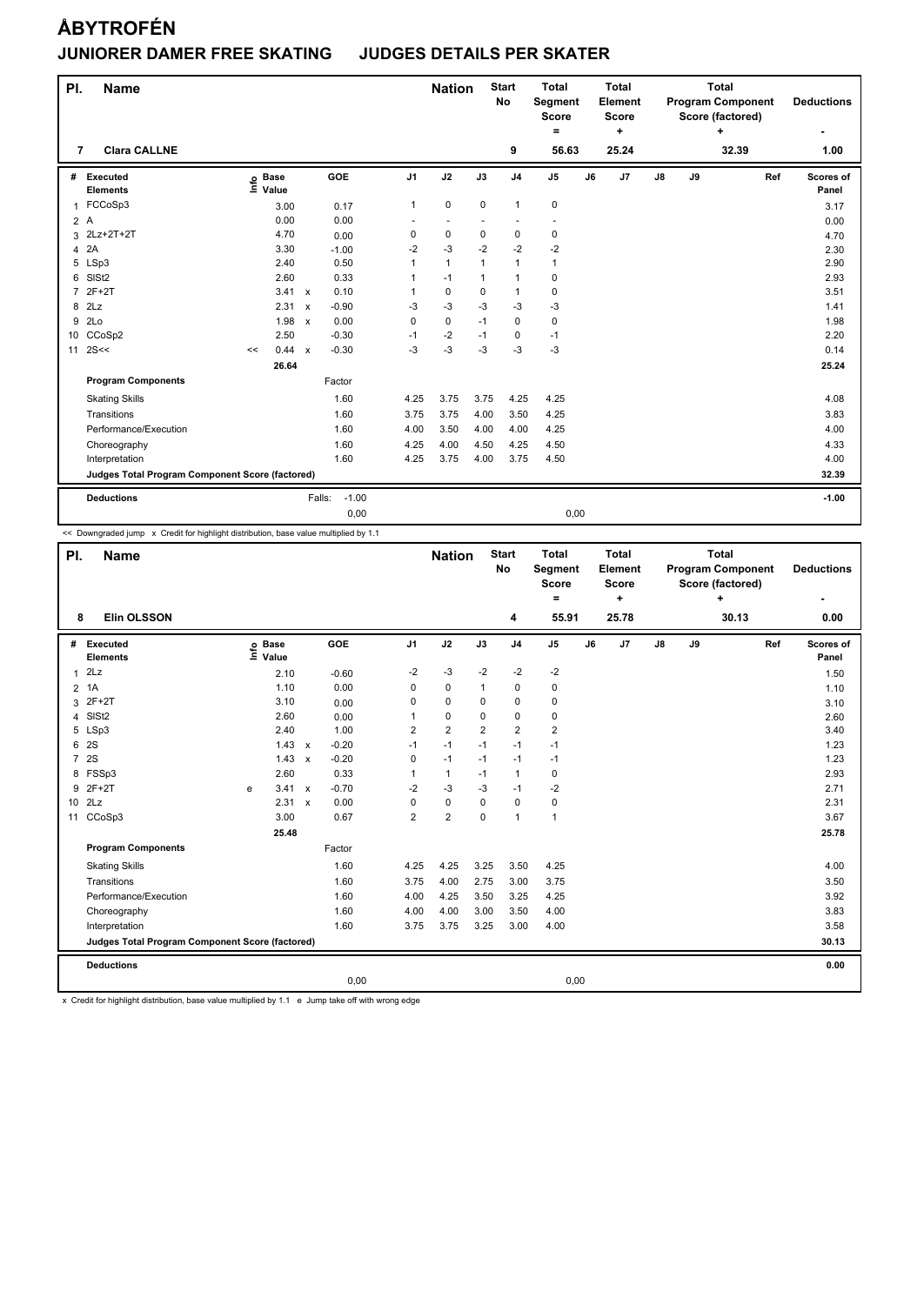| PI.            | <b>Name</b>                                     |         |                      |                           |         |                | <b>Nation</b> |             | <b>Start</b><br><b>No</b> | <b>Total</b><br>Segment<br><b>Score</b><br>۰ |    | <b>Total</b><br>Element<br><b>Score</b><br>÷ |               |    | <b>Total</b><br><b>Program Component</b><br>Score (factored)<br>÷ |     | <b>Deductions</b>  |
|----------------|-------------------------------------------------|---------|----------------------|---------------------------|---------|----------------|---------------|-------------|---------------------------|----------------------------------------------|----|----------------------------------------------|---------------|----|-------------------------------------------------------------------|-----|--------------------|
| 9              | <b>Maja DICKMAN</b>                             |         |                      |                           |         |                |               |             | $\mathbf{2}$              | 54.28                                        |    | 25.62                                        |               |    | 28.66                                                             |     | 0.00               |
| #              | Executed<br><b>Elements</b>                     | ۴ů      | <b>Base</b><br>Value |                           | GOE     | J <sub>1</sub> | J2            | J3          | J <sub>4</sub>            | J5                                           | J6 | J7                                           | $\mathsf{J}8$ | J9 |                                                                   | Ref | Scores of<br>Panel |
| $\mathbf{1}$   | 2A<                                             | $\,<$   | 2.30                 |                           | $-1.00$ | $-2$           | $-2$          | $-2$        | $-2$                      | $-1$                                         |    |                                              |               |    |                                                                   |     | 1.30               |
|                | 2 2F+2T+2T<                                     | $\prec$ | 4.00                 |                           | $-0.30$ | $-1$           | $-1$          | $-1$        | $-2$                      | $-1$                                         |    |                                              |               |    |                                                                   |     | 3.70               |
| 3              | FSSp3                                           |         | 2.60                 |                           | 0.00    | 0              | $\mathbf 0$   | 0           | $\mathbf 0$               | 0                                            |    |                                              |               |    |                                                                   |     | 2.60               |
| 4              | 2Lz                                             |         | 2.10                 |                           | 0.00    | 0              | $\mathbf 0$   | $\Omega$    | $\mathbf 0$               | $\mathbf 0$                                  |    |                                              |               |    |                                                                   |     | 2.10               |
| 5              | $2Lo+2T$                                        |         | 3.10                 |                           | $-0.60$ | $-2$           | $-2$          | $-2$        | $-1$                      | $-2$                                         |    |                                              |               |    |                                                                   |     | 2.50               |
| 6              | CCoSp2                                          |         | 2.50                 |                           | 0.00    | 0              | $\mathbf 0$   | $\mathbf 0$ | $\mathbf 0$               | 0                                            |    |                                              |               |    |                                                                   |     | 2.50               |
| $\overline{7}$ | $2Lo+2T$                                        |         | 3.41                 | $\boldsymbol{\mathsf{x}}$ | 0.00    | 0              | $\mathbf 0$   | $\Omega$    | 0                         | 1                                            |    |                                              |               |    |                                                                   |     | 3.41               |
| 8              | 2F                                              |         | 1.98                 | $\mathbf{x}$              | 0.10    | 0              | $\mathbf{1}$  | $\Omega$    | $\mathbf 0$               | 1                                            |    |                                              |               |    |                                                                   |     | 2.08               |
| 9              | SISt <sub>2</sub>                               |         | 2.60                 |                           | 0.00    | $\Omega$       | $\Omega$      | $\Omega$    | $\mathbf 0$               | 0                                            |    |                                              |               |    |                                                                   |     | 2.60               |
| 10             | 2S                                              |         | 1.43                 | $\mathsf{x}$              | 0.00    | 0              | $\pmb{0}$     | 0           | $\mathbf 0$               | 0                                            |    |                                              |               |    |                                                                   |     | 1.43               |
| 11             | LSp1                                            |         | 1.50                 |                           | $-0.10$ | $\mathbf 0$    | $-1$          | $-1$        | $\mathbf{1}$              | $\mathbf 0$                                  |    |                                              |               |    |                                                                   |     | 1.40               |
|                |                                                 |         | 27.52                |                           |         |                |               |             |                           |                                              |    |                                              |               |    |                                                                   |     | 25.62              |
|                | <b>Program Components</b>                       |         |                      |                           | Factor  |                |               |             |                           |                                              |    |                                              |               |    |                                                                   |     |                    |
|                | <b>Skating Skills</b>                           |         |                      |                           | 1.60    | 4.00           | 4.25          | 3.50        | 3.50                      | 4.00                                         |    |                                              |               |    |                                                                   |     | 3.83               |
|                | Transitions                                     |         |                      |                           | 1.60    | 3.00           | 3.75          | 3.00        | 3.25                      | 3.75                                         |    |                                              |               |    |                                                                   |     | 3.33               |
|                | Performance/Execution                           |         |                      |                           | 1.60    | 3.50           | 4.00          | 3.25        | 3.50                      | 4.00                                         |    |                                              |               |    |                                                                   |     | 3.67               |
|                | Choreography                                    |         |                      |                           | 1.60    | 3.25           | 4.00          | 3.00        | 3.75                      | 3.75                                         |    |                                              |               |    |                                                                   |     | 3.58               |
|                | Interpretation                                  |         |                      |                           | 1.60    | 3.50           | 3.75          | 3.25        | 3.25                      | 3.75                                         |    |                                              |               |    |                                                                   |     | 3.50               |
|                | Judges Total Program Component Score (factored) |         |                      |                           |         |                |               |             |                           |                                              |    |                                              |               |    |                                                                   |     | 28.66              |
|                | <b>Deductions</b>                               |         |                      |                           |         |                |               |             |                           |                                              |    |                                              |               |    |                                                                   |     | 0.00               |
|                |                                                 |         |                      |                           | 0,00    |                |               |             |                           | 0,00                                         |    |                                              |               |    |                                                                   |     |                    |

< Under-rotated jump x Credit for highlight distribution, base value multiplied by 1.1

| PI.             | <b>Name</b>                                     |                           |                      |                           |         |                | <b>Nation</b>  |                | <b>Start</b><br><b>No</b> | <b>Total</b><br>Segment<br><b>Score</b><br>Ξ. |    | <b>Total</b><br>Element<br><b>Score</b><br>÷ |    |    | <b>Total</b><br><b>Program Component</b><br>Score (factored)<br>÷ |     | <b>Deductions</b>  |
|-----------------|-------------------------------------------------|---------------------------|----------------------|---------------------------|---------|----------------|----------------|----------------|---------------------------|-----------------------------------------------|----|----------------------------------------------|----|----|-------------------------------------------------------------------|-----|--------------------|
| 10              | <b>Beatrice HARGEFELDT</b>                      |                           |                      |                           |         |                |                |                | 5                         | 53.85                                         |    | 23.33                                        |    |    | 30.52                                                             |     | 0.00               |
|                 | # Executed<br><b>Elements</b>                   | $\mathsf{Int}^\mathsf{o}$ | <b>Base</b><br>Value |                           | GOE     | J <sub>1</sub> | J2             | J3             | J <sub>4</sub>            | J <sub>5</sub>                                | J6 | J7                                           | J8 | J9 |                                                                   | Ref | Scores of<br>Panel |
|                 | 1 LSp2                                          |                           | 1.90                 |                           | 1.00    | 2              | $\overline{2}$ | $\mathbf{1}$   | $\overline{2}$            | $\overline{2}$                                |    |                                              |    |    |                                                                   |     | 2.90               |
| $\overline{2}$  | 2Lz                                             | e                         | 2.10                 |                           | $-0.70$ | $-2$           | $-3$           | -3             | $-1$                      | $-2$                                          |    |                                              |    |    |                                                                   |     | 1.40               |
| 3               | 2S                                              |                           | 1.30                 |                           | 0.00    | 0              | 0              | $\mathbf 0$    | $\pmb{0}$                 | $\pmb{0}$                                     |    |                                              |    |    |                                                                   |     | 1.30               |
| 4               | 2Lo+2Lo<<                                       | <<                        | 2.30                 |                           | $-0.80$ | $-3$           | $-2$           | $-3$           | $-2$                      | $-3$                                          |    |                                              |    |    |                                                                   |     | 1.50               |
|                 | 5 FSSp1                                         |                           | 2.00                 |                           | $-0.10$ | 0              | $-2$           | $-1$           | $\mathbf{1}$              | $\pmb{0}$                                     |    |                                              |    |    |                                                                   |     | 1.90               |
| 6               | $2F+2Lo$                                        |                           | 3.96                 | $\mathsf{x}$              | 0.00    | 1              | $-1$           | $\Omega$       | $\mathbf 0$               | $\pmb{0}$                                     |    |                                              |    |    |                                                                   |     | 3.96               |
|                 | 7 1A                                            |                           | 1.21                 | $\boldsymbol{\mathsf{x}}$ | 0.07    | 1              | 0              | 0              | $\mathbf{1}$              | $\pmb{0}$                                     |    |                                              |    |    |                                                                   |     | 1.28               |
| 8               | $2Lz+2T$                                        | e                         | $3.74 \times$        |                           | $-0.70$ | $-2$           | $-3$           | $-3$           | $-1$                      | $-2$                                          |    |                                              |    |    |                                                                   |     | 3.04               |
| 9               | SISt1                                           |                           | 1.80                 |                           | 0.17    | 0              | $\Omega$       | $\Omega$       | $\mathbf{1}$              | $\mathbf{1}$                                  |    |                                              |    |    |                                                                   |     | 1.97               |
| 10 <sup>1</sup> | 2F                                              |                           | 1.98                 | $\mathsf{x}$              | 0.10    | 0              | $-1$           | $\overline{1}$ | $\overline{1}$            | $\pmb{0}$                                     |    |                                              |    |    |                                                                   |     | 2.08               |
| 11              | CCoSp1                                          |                           | 2.00                 |                           | 0.00    | 0              | $\mathbf 0$    | $-1$           | $\mathbf 0$               | $\pmb{0}$                                     |    |                                              |    |    |                                                                   |     | 2.00               |
|                 |                                                 |                           | 24.29                |                           |         |                |                |                |                           |                                               |    |                                              |    |    |                                                                   |     | 23.33              |
|                 | <b>Program Components</b>                       |                           |                      |                           | Factor  |                |                |                |                           |                                               |    |                                              |    |    |                                                                   |     |                    |
|                 | <b>Skating Skills</b>                           |                           |                      |                           | 1.60    | 4.00           | 3.75           | 3.25           | 3.75                      | 4.00                                          |    |                                              |    |    |                                                                   |     | 3.83               |
|                 | Transitions                                     |                           |                      |                           | 1.60    | 3.75           | 3.50           | 3.25           | 3.50                      | 4.00                                          |    |                                              |    |    |                                                                   |     | 3.58               |
|                 | Performance/Execution                           |                           |                      |                           | 1.60    | 4.25           | 3.50           | 3.00           | 3.75                      | 4.50                                          |    |                                              |    |    |                                                                   |     | 3.83               |
|                 | Choreography                                    |                           |                      |                           | 1.60    | 4.00           | 4.00           | 3.50           | 4.00                      | 4.25                                          |    |                                              |    |    |                                                                   |     | 4.00               |
|                 | Interpretation                                  |                           |                      |                           | 1.60    | 4.00           | 3.75           | 3.75           | 3.75                      | 4.25                                          |    |                                              |    |    |                                                                   |     | 3.83               |
|                 | Judges Total Program Component Score (factored) |                           |                      |                           |         |                |                |                |                           |                                               |    |                                              |    |    |                                                                   |     | 30.52              |
|                 | <b>Deductions</b>                               |                           |                      |                           |         |                |                |                |                           |                                               |    |                                              |    |    |                                                                   |     | 0.00               |
|                 |                                                 |                           |                      |                           | 0,00    |                |                |                |                           | 0,00                                          |    |                                              |    |    |                                                                   |     |                    |

<< Downgraded jump x Credit for highlight distribution, base value multiplied by 1.1 e Jump take off with wrong edge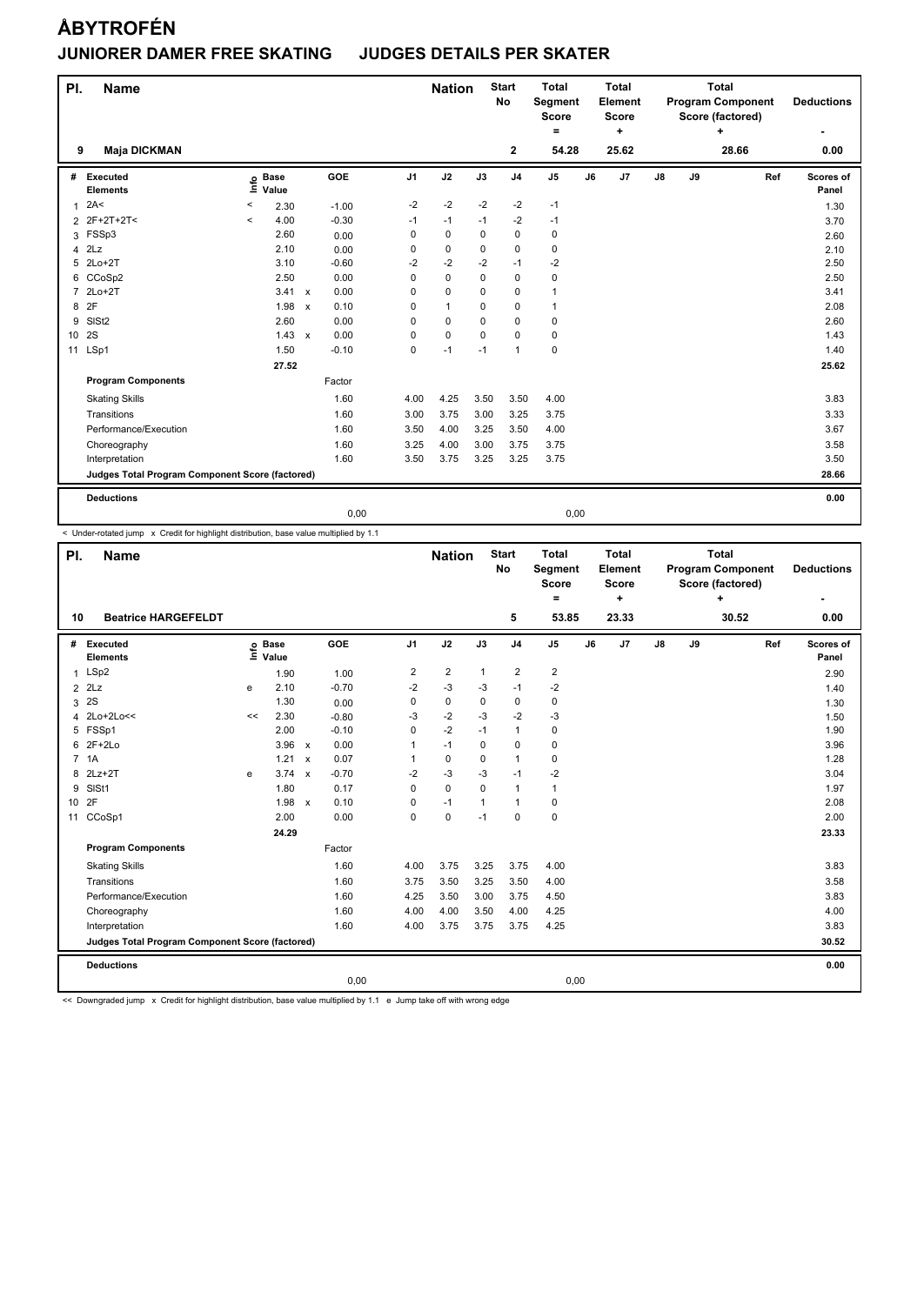| PI.             | <b>Name</b>                                     |                                  |                           |         |                | <b>Nation</b> |              | <b>Start</b><br>No | <b>Total</b><br>Segment<br>Score<br>۰ |    | <b>Total</b><br>Element<br><b>Score</b><br>٠ |               |    | <b>Total</b><br><b>Program Component</b><br>Score (factored)<br>÷ |     | <b>Deductions</b>  |
|-----------------|-------------------------------------------------|----------------------------------|---------------------------|---------|----------------|---------------|--------------|--------------------|---------------------------------------|----|----------------------------------------------|---------------|----|-------------------------------------------------------------------|-----|--------------------|
| 11              | <b>Alice NYMAN</b>                              |                                  |                           |         |                |               |              | 1                  | 51.44                                 |    | 22.77                                        |               |    | 28.67                                                             |     | 0.00               |
| #               | Executed<br><b>Elements</b>                     | <b>Base</b><br>e Base<br>⊑ Value |                           | GOE     | J <sub>1</sub> | J2            | J3           | J <sub>4</sub>     | J <sub>5</sub>                        | J6 | J <sub>7</sub>                               | $\mathsf{J}8$ | J9 |                                                                   | Ref | Scores of<br>Panel |
| $\mathbf{1}$    | 2F                                              | 1.80                             |                           | 0.20    | 1              | $\pmb{0}$     | $\mathbf{1}$ | 0                  | 1                                     |    |                                              |               |    |                                                                   |     | 2.00               |
|                 | 2 2Lz+2T                                        | 3.40                             |                           | $-0.10$ | 0              | $\mathbf 0$   | 0            | $-1$               | $-1$                                  |    |                                              |               |    |                                                                   |     | 3.30               |
| 3               | 1A                                              | 1.10                             |                           | 0.00    | 0              | $-1$          | 0            | $\mathbf 0$        | 0                                     |    |                                              |               |    |                                                                   |     | 1.10               |
| 4               | CCoSp1                                          | 2.00                             |                           | 0.00    | 0              | $\mathbf 0$   | 0            | 0                  | 0                                     |    |                                              |               |    |                                                                   |     | 2.00               |
| 5               | $2F+2Lo$                                        | 3.60                             |                           | 0.00    | 0              | $\mathbf 0$   | $\mathbf 0$  | $\mathbf 0$        | $\pmb{0}$                             |    |                                              |               |    |                                                                   |     | 3.60               |
| 6               | $2Lz+1Lo$                                       | 2.86                             | $\mathsf{x}$              | $-0.20$ | 0              | $-1$          | $-1$         | $-1$               | $\mathbf 0$                           |    |                                              |               |    |                                                                   |     | 2.66               |
|                 | 7 LSp1                                          | 1.50                             |                           | $-0.20$ | 0              | $-1$          | $-1$         | $-1$               | 0                                     |    |                                              |               |    |                                                                   |     | 1.30               |
| 8               | SISt1                                           | 1.80                             |                           | $-0.10$ | 0              | $\mathbf 0$   | $-1$         | $\mathbf 0$        | $-1$                                  |    |                                              |               |    |                                                                   |     | 1.70               |
| 9               | 2S                                              | 1.43                             | $\mathsf{x}$              | 0.00    | 0              | $\mathbf{1}$  | $\Omega$     | $\mathbf 0$        | 0                                     |    |                                              |               |    |                                                                   |     | 1.43               |
| 10 <sup>1</sup> | 2Lo                                             | 1.98                             | $\boldsymbol{\mathsf{x}}$ | $-0.20$ | $-1$           | $-2$          | $-1$         | $\mathbf 0$        | $\pmb{0}$                             |    |                                              |               |    |                                                                   |     | 1.78               |
| 11              | FSSp1                                           | 2.00                             |                           | $-0.10$ | $\mathbf 0$    | $-1$          | $-1$         | $\mathbf 0$        | $\mathbf 0$                           |    |                                              |               |    |                                                                   |     | 1.90               |
|                 |                                                 | 23.47                            |                           |         |                |               |              |                    |                                       |    |                                              |               |    |                                                                   |     | 22.77              |
|                 | <b>Program Components</b>                       |                                  |                           | Factor  |                |               |              |                    |                                       |    |                                              |               |    |                                                                   |     |                    |
|                 | <b>Skating Skills</b>                           |                                  |                           | 1.60    | 3.75           | 3.75          | 3.25         | 3.25               | 4.00                                  |    |                                              |               |    |                                                                   |     | 3.58               |
|                 | Transitions                                     |                                  |                           | 1.60    | 3.50           | 3.50          | 3.75         | 3.00               | 3.75                                  |    |                                              |               |    |                                                                   |     | 3.58               |
|                 | Performance/Execution                           |                                  |                           | 1.60    | 3.75           | 4.00          | 3.25         | 3.25               | 4.00                                  |    |                                              |               |    |                                                                   |     | 3.67               |
|                 | Choreography                                    |                                  |                           | 1.60    | 3.75           | 3.75          | 3.50         | 3.50               | 4.00                                  |    |                                              |               |    |                                                                   |     | 3.67               |
|                 | Interpretation                                  |                                  |                           | 1.60    | 3.50           | 3.50          | 3.25         | 3.00               | 3.75                                  |    |                                              |               |    |                                                                   |     | 3.42               |
|                 | Judges Total Program Component Score (factored) |                                  |                           |         |                |               |              |                    |                                       |    |                                              |               |    |                                                                   |     | 28.67              |
|                 | <b>Deductions</b>                               |                                  |                           |         |                |               |              |                    |                                       |    |                                              |               |    |                                                                   |     | 0.00               |
|                 |                                                 |                                  |                           | 0.00    |                |               |              |                    | 0.00                                  |    |                                              |               |    |                                                                   |     |                    |

x Credit for highlight distribution, base value multiplied by 1.1

| PI.            | <b>Name</b>                                     |   |                                  |              |         |                | <b>Nation</b> |              | <b>Start</b><br><b>No</b> | <b>Total</b><br>Segment<br><b>Score</b><br>Ξ. |    | <b>Total</b><br>Element<br><b>Score</b><br>٠ |               |    | <b>Total</b><br><b>Program Component</b><br>Score (factored)<br>÷ |     | <b>Deductions</b>  |
|----------------|-------------------------------------------------|---|----------------------------------|--------------|---------|----------------|---------------|--------------|---------------------------|-----------------------------------------------|----|----------------------------------------------|---------------|----|-------------------------------------------------------------------|-----|--------------------|
| 12             | <b>Linn FELDT</b>                               |   |                                  |              |         |                |               |              | 6                         | 51.08                                         |    | 21.75                                        |               |    | 29.33                                                             |     | 0.00               |
| #              | Executed<br><b>Elements</b>                     |   | <b>Base</b><br>e Base<br>⊆ Value | GOE          |         | J <sub>1</sub> | J2            | J3           | J <sub>4</sub>            | J5                                            | J6 | J7                                           | $\mathsf{J}8$ | J9 |                                                                   | Ref | Scores of<br>Panel |
| $\mathbf{1}$   | 2A                                              |   | 3.30                             |              | $-1.00$ | -2             | $-3$          | $-2$         | $-2$                      | $-2$                                          |    |                                              |               |    |                                                                   |     | 2.30               |
|                | 2 2Lo+2Lo                                       |   | 3.60                             |              | $-0.60$ | $-2$           | $-3$          | $-2$         | $-2$                      | $-2$                                          |    |                                              |               |    |                                                                   |     | 3.00               |
|                | 3 CCoSp1                                        |   | 2.00                             |              | 0.33    | 1              | $\mathbf{1}$  | $\Omega$     | $\mathbf{1}$              | $\mathbf 0$                                   |    |                                              |               |    |                                                                   |     | 2.33               |
| 4              | 2F                                              | e | 1.80                             |              | $-0.50$ | $-1$           | $-2$          | $-2$         | $-1$                      | $-2$                                          |    |                                              |               |    |                                                                   |     | 1.30               |
| 5              | 2F+2T+1T                                        | е | 3.50                             |              | $-0.50$ | $-1$           | $-2$          | $-2$         | $-1$                      | $-2$                                          |    |                                              |               |    |                                                                   |     | 3.00               |
| 6              | 2Lo                                             |   | 1.98                             | $\mathsf{x}$ | 0.00    | 1              | $\Omega$      | $\Omega$     | $\mathbf 0$               | $\mathbf 0$                                   |    |                                              |               |    |                                                                   |     | 1.98               |
| $\overline{7}$ | 2Lz                                             |   | 2.31                             | $\mathsf{x}$ | 0.00    | 0              | $\mathbf 0$   | $\mathbf{1}$ | $\mathbf 0$               | $\mathbf 0$                                   |    |                                              |               |    |                                                                   |     | 2.31               |
| 8              | LSp1                                            |   | 1.50                             |              | 0.00    | 0              | $-2$          | $\Omega$     | $\mathbf 0$               | $\pmb{0}$                                     |    |                                              |               |    |                                                                   |     | 1.50               |
| 9              | SISt1                                           |   | 1.80                             |              | 0.33    |                | $\mathbf 0$   | $\mathbf{1}$ | $\mathbf{1}$              | $\pmb{0}$                                     |    |                                              |               |    |                                                                   |     | 2.13               |
|                | 10 FCCoSp1                                      |   | 2.00                             |              | $-0.10$ | 0              | $\mathbf 0$   | $\mathbf 0$  | $-1$                      | $-1$                                          |    |                                              |               |    |                                                                   |     | 1.90               |
|                |                                                 |   | 23.79                            |              |         |                |               |              |                           |                                               |    |                                              |               |    |                                                                   |     | 21.75              |
|                | <b>Program Components</b>                       |   |                                  | Factor       |         |                |               |              |                           |                                               |    |                                              |               |    |                                                                   |     |                    |
|                | <b>Skating Skills</b>                           |   |                                  |              | 1.60    | 4.00           | 3.75          | 3.75         | 3.75                      | 4.00                                          |    |                                              |               |    |                                                                   |     | 3.83               |
|                | Transitions                                     |   |                                  |              | 1.60    | 3.75           | 3.25          | 3.25         | 3.25                      | 3.75                                          |    |                                              |               |    |                                                                   |     | 3.42               |
|                | Performance/Execution                           |   |                                  |              | 1.60    | 4.00           | 3.75          | 3.25         | 3.50                      | 4.00                                          |    |                                              |               |    |                                                                   |     | 3.75               |
|                | Choreography                                    |   |                                  |              | 1.60    | 4.25           | 3.75          | 3.75         | 3.50                      | 3.75                                          |    |                                              |               |    |                                                                   |     | 3.75               |
|                | Interpretation                                  |   |                                  |              | 1.60    | 4.00           | 3.50          | 3.50         | 3.25                      | 3.75                                          |    |                                              |               |    |                                                                   |     | 3.58               |
|                | Judges Total Program Component Score (factored) |   |                                  |              |         |                |               |              |                           |                                               |    |                                              |               |    |                                                                   |     | 29.33              |
|                | <b>Deductions</b>                               |   |                                  |              |         |                |               |              |                           |                                               |    |                                              |               |    |                                                                   |     | 0.00               |
|                |                                                 |   |                                  |              | 0,00    |                |               |              |                           | 0,00                                          |    |                                              |               |    |                                                                   |     |                    |

x Credit for highlight distribution, base value multiplied by 1.1 e Jump take off with wrong edge